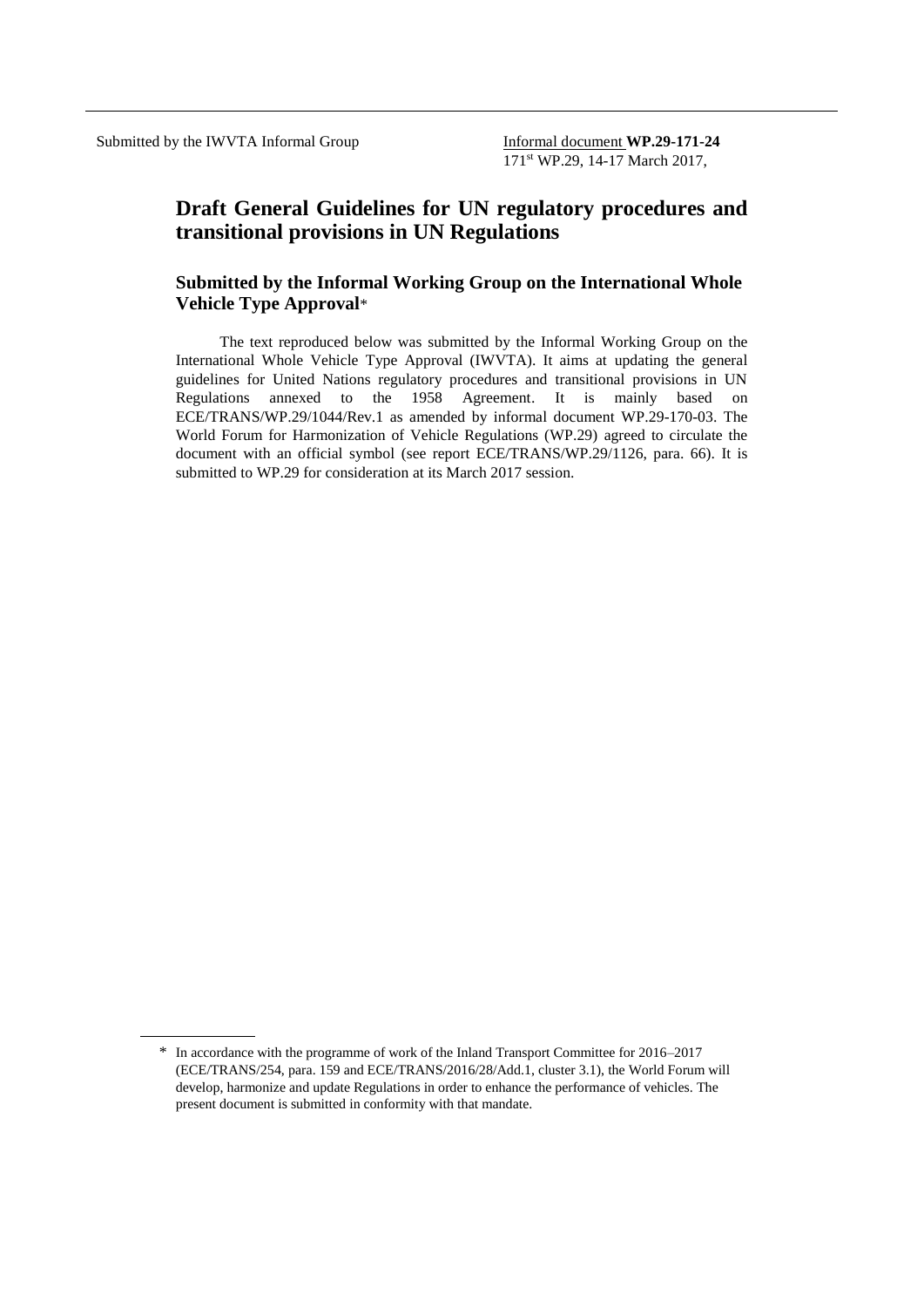# **Draft General Guidelines for UN regulatory procedures and transitional provisions in UN regulations**

# **I. Introduction**

- 1. These general guidelines are intended to provide guidance to the subsidiary bodies of the World Forum for Harmonization of Vehicle Regulations (WP.29) on the procedure for making and amending UN Regulations and on drafting their scope, administrative provisions, alternative requirements and cross-references. This document supersedes the current general guidelines for UN regulatory procedures and transitional provisions in UN Regulations (TRANS/WP.29/1044 and its Revision 1). The administrative guidelines for amendments to UN Regulations annexed to the 1958 Agreement are set out in Annex 3.
- 2. This guidance document aim to:
	- (a) Streamlining the future work in the subsidiary bodies and does not supersede the provisions of the 1958 Agreement and the existing UN Regulations. If there is any inconsistency between these guidelines and the text of the 1958 Agreement, the latter shall prevail;
	- (b) Clarifying the procedures following Revision 3 of the 1958 Agreement;
	- (c) Ensuring "good regulatory practice" by providing clarifications in order to avoid divergence in the understanding of Revision 3 of the 1958 Agreement and the application of UN Regulations.

# **II. Main principles of the 1958 Agreement for the drafting of scope, administrative provisions and alternative requirements in UN Regulations**

- 3. The 1958 Agreement, and in particular Articles 1 and 3 thereof, lays down two main principles for UN Regulations:
	- (a) Mutual recognition: Article 3 of the 1958 Agreement clearly specifies that a type-approval granted according to the latest version of a UN Regulation by a Contracting Party applying that UN Regulation shall be accepted by all the Contracting Parties applying said UN Regulation as proof of compliance to the technical requirements of the UN Regulation in question, without any further testing, documentation, certification or marking concerning this typeapproval. Special provisions, if any, in UN Regulations shall also respect the objectives of international harmonization and mutual recognition of approvals.
	- (b) UN Regulations are optional: Contracting Parties are free to choose which UN Regulations they apply. Furthermore, even when they apply a UN Regulation, they may keep their own alternative national/regional legislation. If they so wish, they may substitute/supplement their national/regional legislation by/with the requirements of UN Regulations, (e.g. mandating the UN regulations) but they are not bound to do so by the Agreement. The only obligation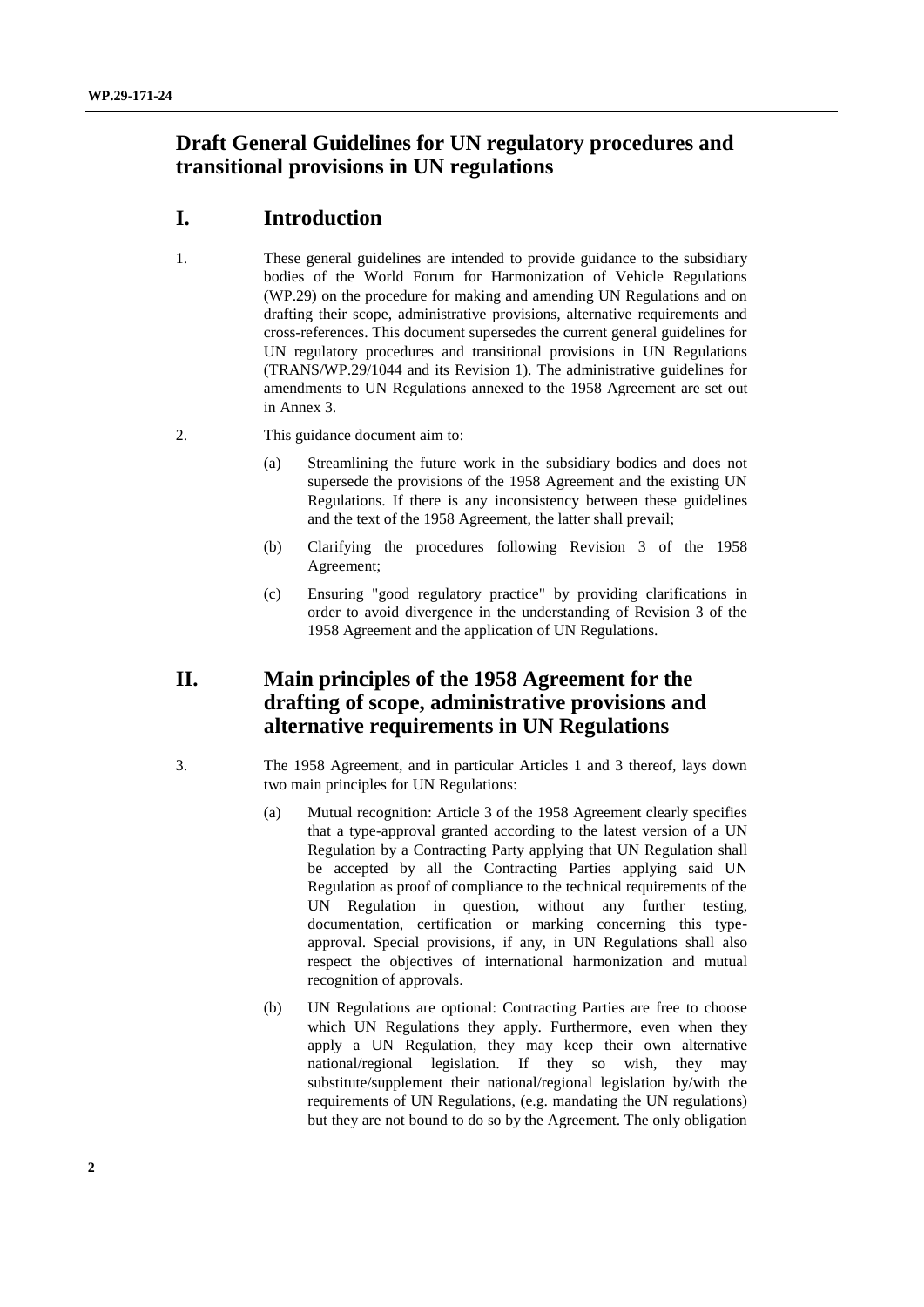when applying UN Regulations is to accept UN type-approvals to these UN Regulations in their latest applicable version, taking into account any transitional provisions, as an alternative to their national/regional legislation.

4. Article 12 of the 1958 Agreement lays down the main principles for amendments to UN Regulations, in particular, the obligation of Contracting Parties to accept UN type-approvals granted in accordance with the amended UN Regulations. Revision 3 of the 1958 Agreement also foresees that Contracting Parties applying a UN Regulation have the possibility (but not the obligation) to grant and to accept type-approvals to an earlier version of the UN Regulations.

### **III. General guidelines on the scope of UN Regulations**

- 5. The scope of a UN Regulation shall specify:
	- (a) For which categories of vehicles (M, N, etc.), including any possible restrictions such as mass, UN type-approvals according to the UN Regulation can be issued;
	- (b) Which vehicle systems, equipment and parts are covered by the UN Regulation;
	- (c) If necessary, which vehicle categories, vehicle systems, equipment and parts are not covered by the UN Regulation and for which no UN type-approval may be issued.
- 6. When drafting a UN Regulation or amendments thereto, experts of subsidiary bodies of WP.29 shall focus on the main principles mentioned in paragraphs 3 and 4 above. In particular, all UN type-approvals granted for vehicles covered by the scope of the latest version of a UN Regulation shall be accepted by all the Contracting Parties applying said UN Regulation. Furthermore, the choice of making the requirements of a UN Regulation mandatory on a national/regional basis is to be dealt nationally/regionally by Contracting Parties, and shall therefore not be addressed within the scope of a UN Regulation. Finally, when adding new vehicle types/categories/vehicle systems/equipment/parts in the scope of a UN Regulation, experts shall review the existing requirements accordingly and ensure that these new vehicle types/categories/vehicle systems/equipment/parts are clearly defined.

# **IV. General guidelines on cross references to standards or other UN Regulations in UN Regulations**

7. With the exception of UN Regulation No. 0, if a UN Regulation makes reference to the provisions of another UN Regulation, it shall not require approval to that UN Regulation, but simply refer to the provisions of the UN Regulation referred to. However, a UN Regulation may require, for the installation of components and/or systems, that these be approved according to their respective UN Regulation. Furthermore, each subsidiary body shall carefully review such references to avoid difficulties in interpretation. Reference to the provisions of another UN Regulation shall indicate the version of that UN Regulation, with the understanding that any later version will be equally acceptable.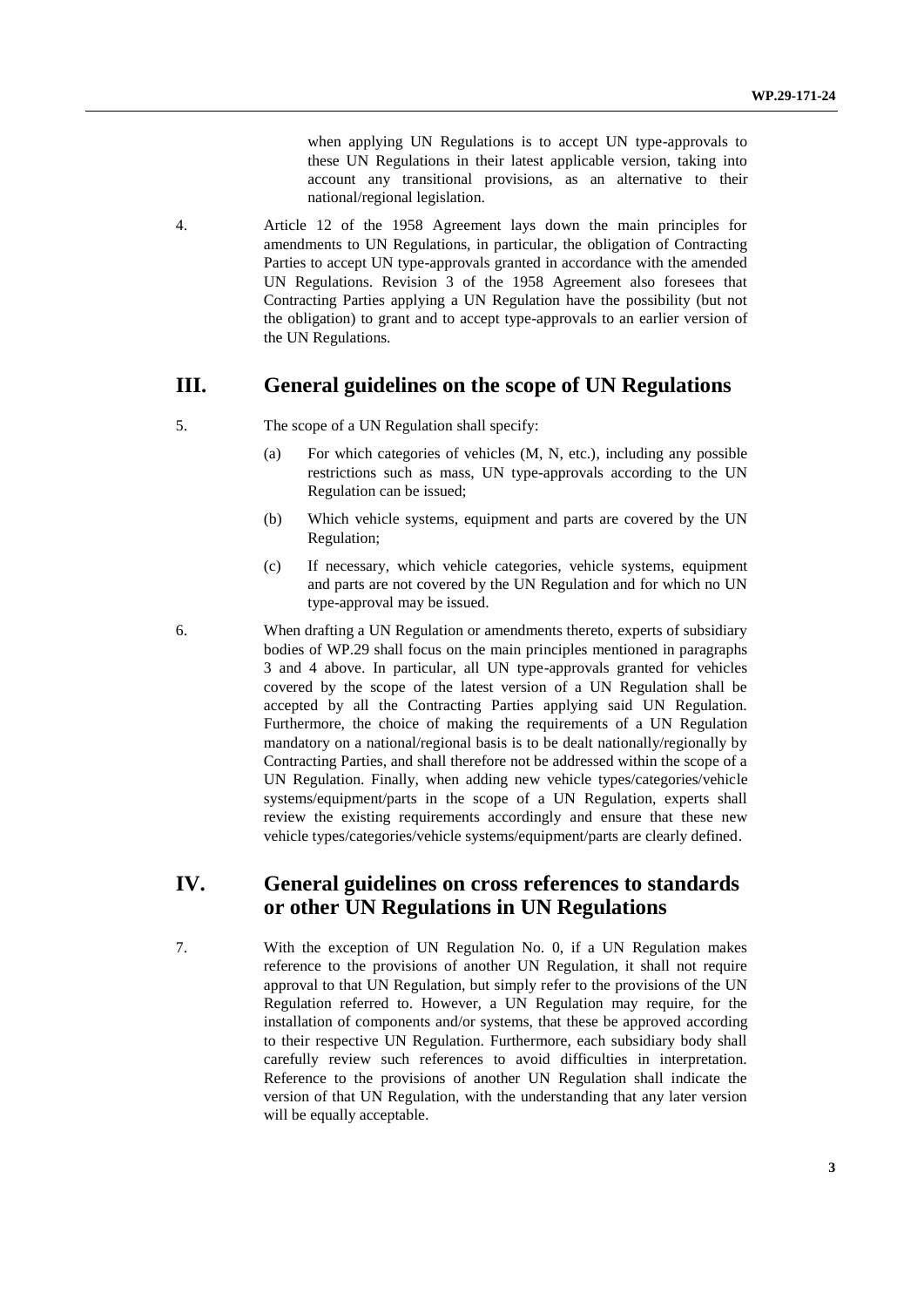8. If a UN Regulation refers to standard of the International Organization for Standardization (ISO) or any other standard, which has been produced outside the UN framework, it shall refer to the number and the specific version of the standard, e.g. "ISO 29234:2004".

### **V. General guidelines on alternative requirements in UN Regulations**

- 9. When considering alternative requirements within a UN Regulation, experts of the subsidiary bodies of WP.29 shall bear in mind the main principles mentioned in paragraphs 3 and 4 above as well as paragraphs 10 and 11 below.
- 10. Alternative technical requirements (e.g. alternative test procedure) may be used in a UN Regulation (Article 1.2(b) of the 1958 Agreement) provided that all UN type-approvals granted in accordance with any of the alternative requirements in that UN Regulation are accepted by all Contracting Parties applying that UN Regulation.
- 11. Bearing in mind the basic principle of mutual recognition of approvals, UN Regulations shall not include options at the choice of the Contracting Parties. However, UN Regulations may contain equivalent alternatives with the understanding that each alternative shall be acceptable.
- 12. Options in a UN Regulation permitting Contracting Parties to refuse any UN type-approvals granted in accordance with that UN Regulation are contrary to the principle of mutual recognition (a UN type-approval shall be accepted by all the Contracting Parties applying the UN Regulation concerned, taking into account the transitional provisions). Article 12 of the 1958 Agreement defines the conditions to be fulfilled when a UN Regulation is amended. Contracting Parties applying the UN Regulation are bound to accept type-approvals granted according to the latest version of that UN Regulation. Contracting Parties applying that UN Regulation are not obliged to accept type-approvals granted according to the previous version of the UN Regulation, once the transitional provisions of that latest series of amendments allow the refusal of such approvals.
- 13. To avoid options in a UN Regulation, Contracting Parties have to bear in mind the mutual recognition principle and acknowledge that type-approval granted for vehicle systems/equipment/parts configuration(s) according to the latest version of a UN Regulation (e.g. the most stringent configuration) will have to be accepted by all Contracting Parties, irrespective of which configuration Contracting Parties will mandate in their national/regional legislation for their respective territories.
- 14. Although not required by the 1958 Agreement, when a Contracting Party wishes to continue accepting type-approvals to a previous series of amendments of a UN Regulation, it is also expected that it will accept type-approvals to any intermediate later version than that series of amendments.
- 15. If a UN Regulation covers several vehicle systems/equipment/parts and Contracting Parties do not want to recognize the UN type-approvals for all of them, a solution to avoid options is to split the UN Regulation in question into several new separate UN Regulations covering the different vehicle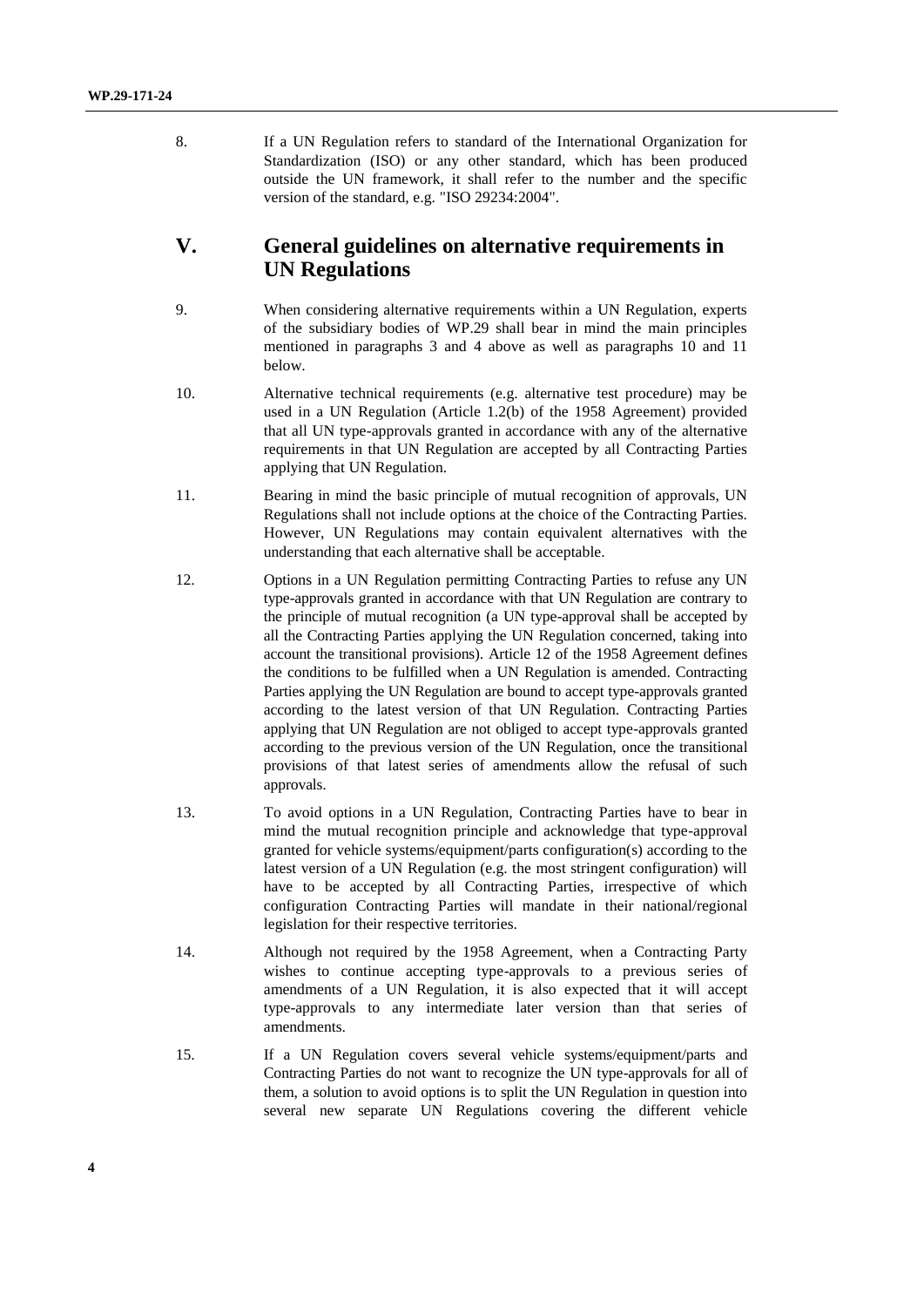systems/equipment/parts. This approach will enable Contracting Parties to decide which of these new UN Regulations they want to apply and, therefore, which product shall comply with the relevant requirements of these UN Regulations as a condition for being accepted on their domestic market, in accordance with the principle of mutual recognition.

16. As a general guideline, provisions for new vehicle systems/equipment/parts which are not yet covered by existing UN Regulations shall be introduced through the development of new UN Regulations and not through amendments as options or add-ons to existing UN Regulations. This approach avoids difficulties and enables Contracting Parties to comply with the principle of mutual recognition of UN type-approvals.

# **VI. General guidelines on administrative/transitional provisions**

- 17. When drafting administrative/transitional provisions in a UN Regulation, experts of the subsidiary bodies of WP.29 shall bear in mind the main principles mentioned in paragraphs 3 and 4 above. Administrative/transitional provisions shall focus on the mutual recognition of UN type-approvals. A UN type-approval to the latest version of the UN Regulation shall be accepted by all the Contracting Parties applying the UN Regulation concerned. Administrative/transitional provisions concerning the mandatory application of a UN Regulation at national/regional level have to be dealt with by the Contracting Parties concerned nationally/regionally and not through provisions in a UN Regulation. When a UN Regulation is amended, Contracting Parties applying that UN Regulation shall comply with the transitional provisions of that amendment.
- 18. Administrative/transitional provisions within a UN Regulation may not set requirements for vehicles/vehicle systems/equipment/parts that fall outside the scope of that UN Regulation.
- 19. Administrative/transitional provisions concerning the national/regional administrative procedure required (i.e. type-approval, registration) to place products on the national/regional market have to be dealt with nationally/regionally by the Contracting Parties. For example, a UN Regulation can neither prevent nor oblige Contracting Parties to require the application of the type-approval system for the placing on the market of some products in their territories. Contracting Parties not having such type-approval system in place in their territories may apply a UN Regulation by accepting vehicles/vehicle systems/equipment/parts, even if they do not themselves grant such typeapprovals. In other words, the existence of a national type-approval system is not a pre-requisite for the application of a UN Regulation. National registration and administrative procedures (e.g. market surveillance) are not covered by the 1958 Agreement.

### **A. New UN Regulation**

- 20. A new UN Regulation shall specify the date of the entry into force of the UN Regulation, as from which Contracting Parties applying that Regulation can issue UN type-approvals according to that UN Regulation.
- 21. The Contracting Parties intending to apply a new UN Regulation on a mandatory basis in their national/regional legislation shall take into account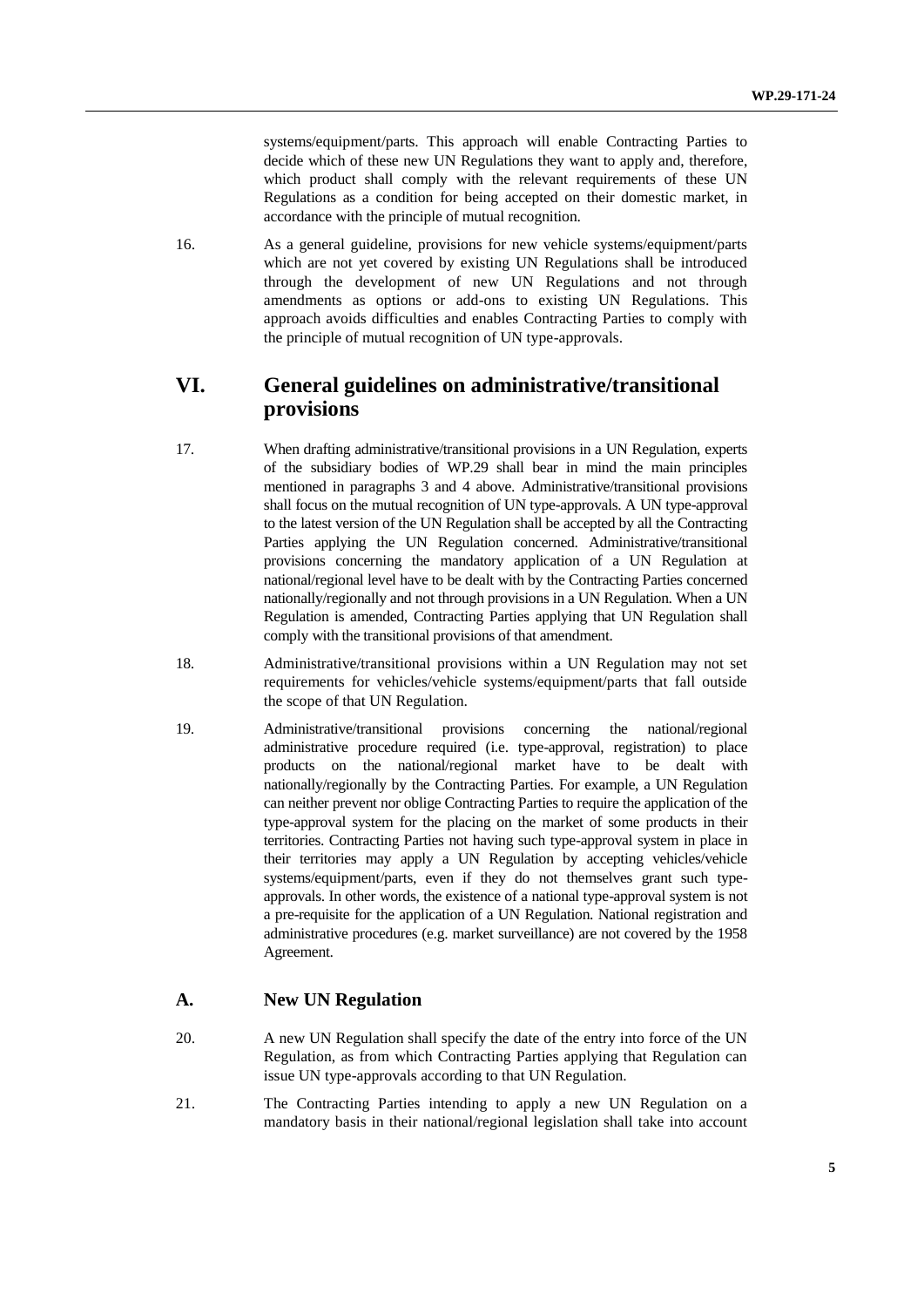the date of entry into force of that new UN Regulation, as well as industry´s need for lead time to adapt products to the new requirements and obtain the necessary approvals.

#### **B. Amendments to a UN Regulation**

22. Technical amendments are aimed at adapting UN Regulations to technical progress, improving vehicle safety and the protection of the environment, as well as achieving global harmonization. Subject to the decisions of the World Forum and its subsidiary body, they may result in new series of amendments in the case of a higher stringency of the requirements (e.g. more stringent limit values) or in Supplements in the case of a lower stringency of the requirements or clarifications to the existing specifications aimed at avoiding misinterpretation.

#### **B.1. Series of Amendments**

- 23. Series of amendments shall be developed to change the technical requirements that the vehicle types, vehicle systems, equipment or parts shall fulfil as from a certain date, in order to obtain UN type-approval according to the new version of the Regulation, even if the amendments consist of minor technical changes and do not affect vehicles/vehicle systems/equipment/parts design drastically. In this procedure, the modification of the approval marking is necessary to differentiate the new approvals to the amended UN Regulation (hereinafter referred to as "the new approvals") from the existing approvals to the preceding amendments or unamended UN Regulation (hereinafter referred to as "the existing approvals").
- 24. Unless otherwise expressly set out in the transitional provisions of the latest series of amendments, Contracting Parties are not obliged to accept existing approvals from the date of entry into force of these latest series of amendments. Contracting Parties may continue to grant approvals to any previous version(s) of a UN Regulation. However, they may refuse to accept such approvals, subject to the transitional provisions of the later series of amendments.
- 25. The new series of amendments shall normally contain at least the following:
	- (a) The date as from which Contracting Parties are entitled to issue a UN type-approval in accordance with the amended UN Regulation and as from which Contracting Parties are obliged to accept such typeapprovals (defined as Date (a) in Figure 1). In general, this date should be the date of entry into force of the series of amendments.
	- (b) The date as from which Contracting Parties are no longer obliged to accept UN type-approvals to the previous version which were first issued after this date (defined as Date (b) in Figure 1);
	- (c) The date as from which Contracting Parties shall not be obliged to accept type-approvals issued pursuant to the preceding version(s) of the amended UN Regulation, regardless of the date of issue (defined as Date (c) in Figure 1).
	- (d) An update of the series of amendments used in the marking provisions and updated examples of markings unless such markings are replaced by a Unique Identifier according to Schedule 5 of the 1958 Agreement.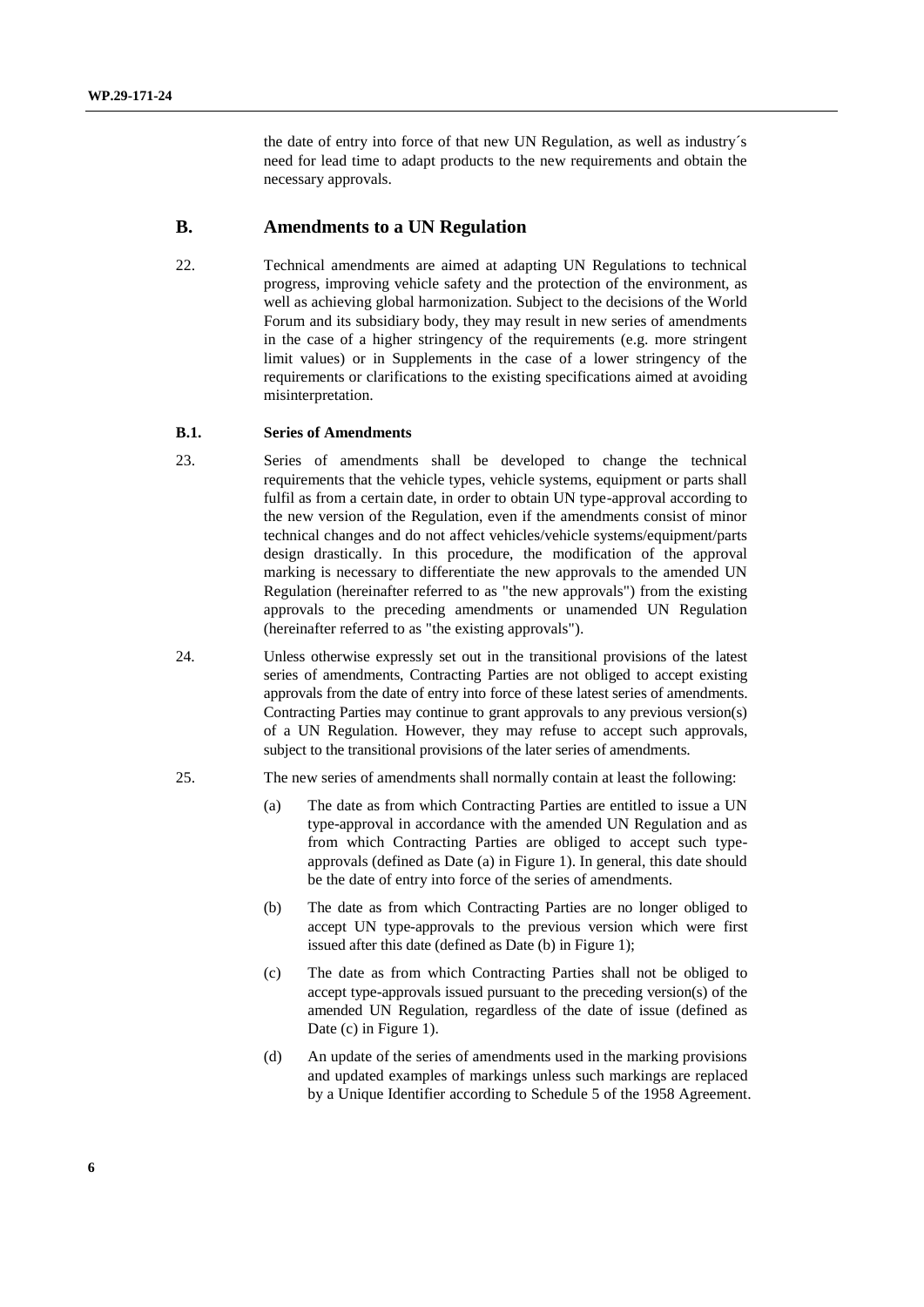#### Figure 1

**Illustration of a transitional period for a vehicle, or vehicle systems, covered by a UN Regulation and its amendments**



Note: Existing approvals remain valid, but Contracting Parties are not obliged to accept them as from date (c).

- 26. The new series of amendments may contain a provision on the conditions for granting extensions to existing approvals (i.e. in the case of slight modifications to an existing vehicle type, without affecting the basic definition of type). Such extensions of approvals shall be accepted under the same conditions set out in paragraph 25 above, i.e. such extensions of approvals, which were originally granted before Date (b), shall continue to be accepted by all Contracting Parties until at least Date (c), (if applicable). Furthermore, the new series of amendments may contain a transitional provision for Contracting Parties applying the UN Regulation after the date of entry into force of the amendments, indicating that such Contracting Parties are not obliged to accept the existing approvals.
- 27. General guidelines on transitional provisions for new series of amendments are set forth in Annex 1 to this document. In the interest of harmonizing the introduction of technical product changes, Dates (b) and (c) shall be set at September 1<sup>st</sup> of a year whenever feasible.

#### **B.2. Supplements**

- 28. A Supplement addresses an amendment to a UN Regulation which does not entail a modification in the approval marking and is normally used for:
	- (a) Clarification of test procedures not changing the level of stringency of the regulation or imposing new requirements; or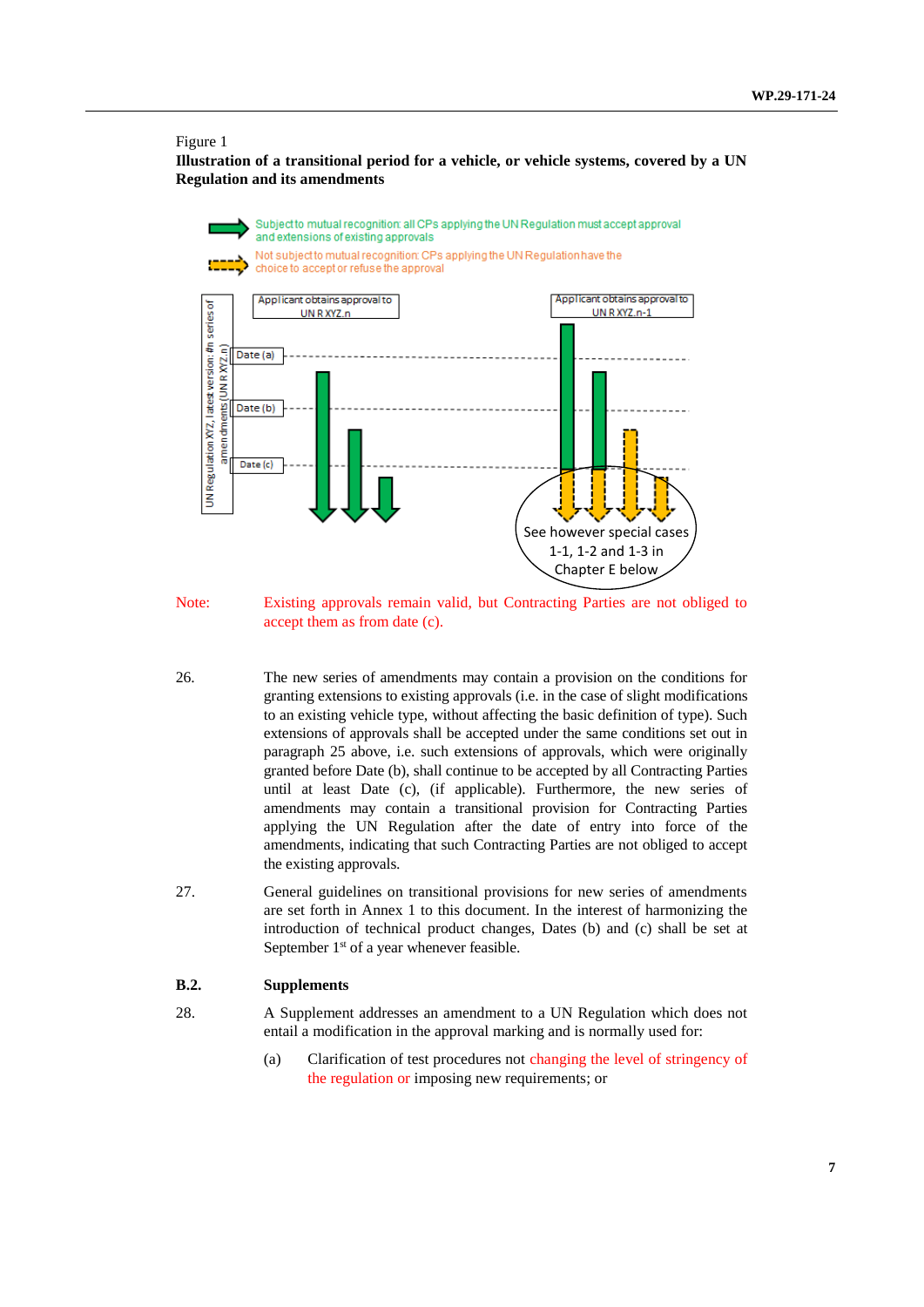- (b) Regulating new developments which have arisen after the adoption of a UN Regulation (i.e. extension of scope) not changing the level of stringency of the regulation.
- 29. A Supplement shall not be used when it is necessary for Contracting Parties to differentiate the new approvals from the existing approvals.
- 30. A Supplement becomes applicable as from the date of entry into force , after which tests according to the series of amendments to the UN Regulation, affected by that Supplement, need to take into account the Supplement in question. In the absence of any other date mentioned, Supplements become applicable for new approvals issued after the date of its entry into force, taking into account the transitional provisions, if any, of the series of amendments to which the Supplement refers.
- 31. Unless specifically otherwise foreseen, extensions of existing approvals may continue to be granted on the basis of the provisions valid at the time of the original approval.
- 32. Subject to paragraph 28 existing approvals do not need to be extended because of the entry into force of a new supplement and Contracting Parties shall continue to recognize them .

#### **B.3. Corrigendum**

33. A Corrigendum consists of corrections (i.e. bringing into order of one or several errors, e.g. correction of linguistic errors or unintended omissions) to previously adopted UN Regulations and amendments and is normally used to avoid different interpretations. Corrigenda are deemed to enter into force *ab initio*, whereby the date of entry into force is the date of adoption by the Administrative Committee AC.1. Further instructions for preparing Corrigenda to UN Regulations are set out in Annex 3 to this document.

### **C. Version of a UN Regulation**

- 34. A "Version" of a UN Regulation is a legal status of that Regulation at a specific date and means the text (whether or not published as a consolidation) of the Regulation based on the original text of the Regulation or on a series of amendments including all subsequent Supplements and corrigenda to that series of amendments are in force at that date.
- 35. Entry into force of subsequent series of amendments to a UN Regulation will result in various versions of that same UN Regulation. Transitional provisions in the various versions have to be complied with.
- 36. A new UN Regulation, when adopted and entering into force, is considered to start at version 00. Subsequent Supplements, if any, to that UN Regulation in its original form, become part of that version 00 upon their entry into force. Subsequently, each series of amendments to that UN Regulation entails a new version (version 01, version 02, …).
- 37. When a Supplement to a series of amendments enters into force, it is then considered as an integral part of the respective individual version, whether or not the text of that version has been published in a consolidated form.
- 38. Contracting Parties may decide to accept, for the placing on their market, approvals granted to earlier versions than the latest one of a UN Regulation.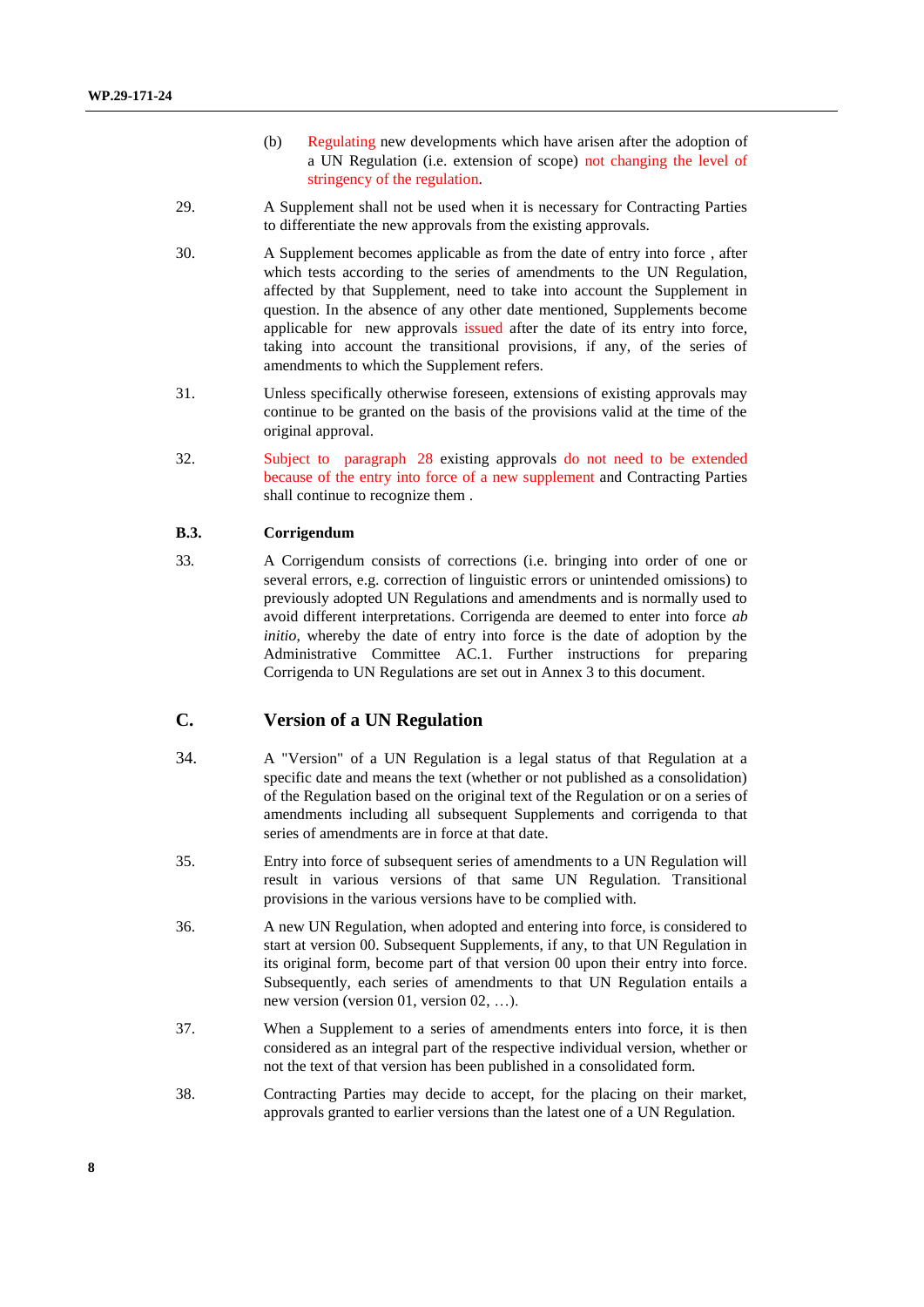### **D. Revision of a UN Regulation**

39. A "Revision" of a UN Regulation is an administrative procedure by the secretariat of the United Nations Economic Commission for Europe (UNECE) and means a consolidation of the original text or of the previous Revision of that UN Regulation incorporating all subsequent amendments (Amend. and Corr.) to the original text or to that Revision.

### **E. Consideration for special cases**

#### **E.1. Special cases for Series of Amendments**

- *(a) Special case 1-1: Introduction of new requirements for the installation of equipment/parts*
- 40. In the case of requirements for the installation of equipment and/or parts that are added to a UN Regulation but without modifying the requirements on these equipment/parts, not being necessary to change the approval and markings of the equipment/parts, it is recommended to follow the procedure of the series of amendments with a special transitional provision stating:
	- "xx. Contracting Parties applying the UN Regulation shall continue to accept UN type-approvals of the equipment/parts to the preceding series of amendments to the UN Regulation and shall continue to grant extensions of approvals to equipment/parts to the preceding series of amendments to the UN Regulation."
- *(b) Special case 1-2: Change of requirements only for some vehicles/vehicle systems/equipment/parts*
- 41. When an amendment modifies the technical requirements of only some vehicles/vehicle systems/equipment/parts in the scope of the UN Regulation and when the technical requirements for the other vehicles or vehicle systems/equipment/parts remain unchanged, it is recommended to follow the procedure of the series of amendments with a special transitional provision stating:
	- "xx. Contracting Parties applying the UN Regulation shall continue to accept UN type-approvals of, and to grant extensions of approvals to, the vehicles or the vehicle systems/equipment/parts to the preceding series of amendments to the UN Regulation which are not affected by the changes introduced by the XX series of amendments."
- *(c) Special case 1-3: Indefinite validity of former series of amendments*
- 42. If the Contracting Parties applying the UN Regulation in question agree to continue to accept the existing approvals indefinitely, the new series of amendments may contain a special transitional provision, instead of defining the date stipulated in paragraph 25 (c), stating:
	- "xx. Contracting Parties applying this UN Regulation shall continue to accept UN type-approvals to the preceding series of amendments to the UN Regulation, first issued before Date (b). "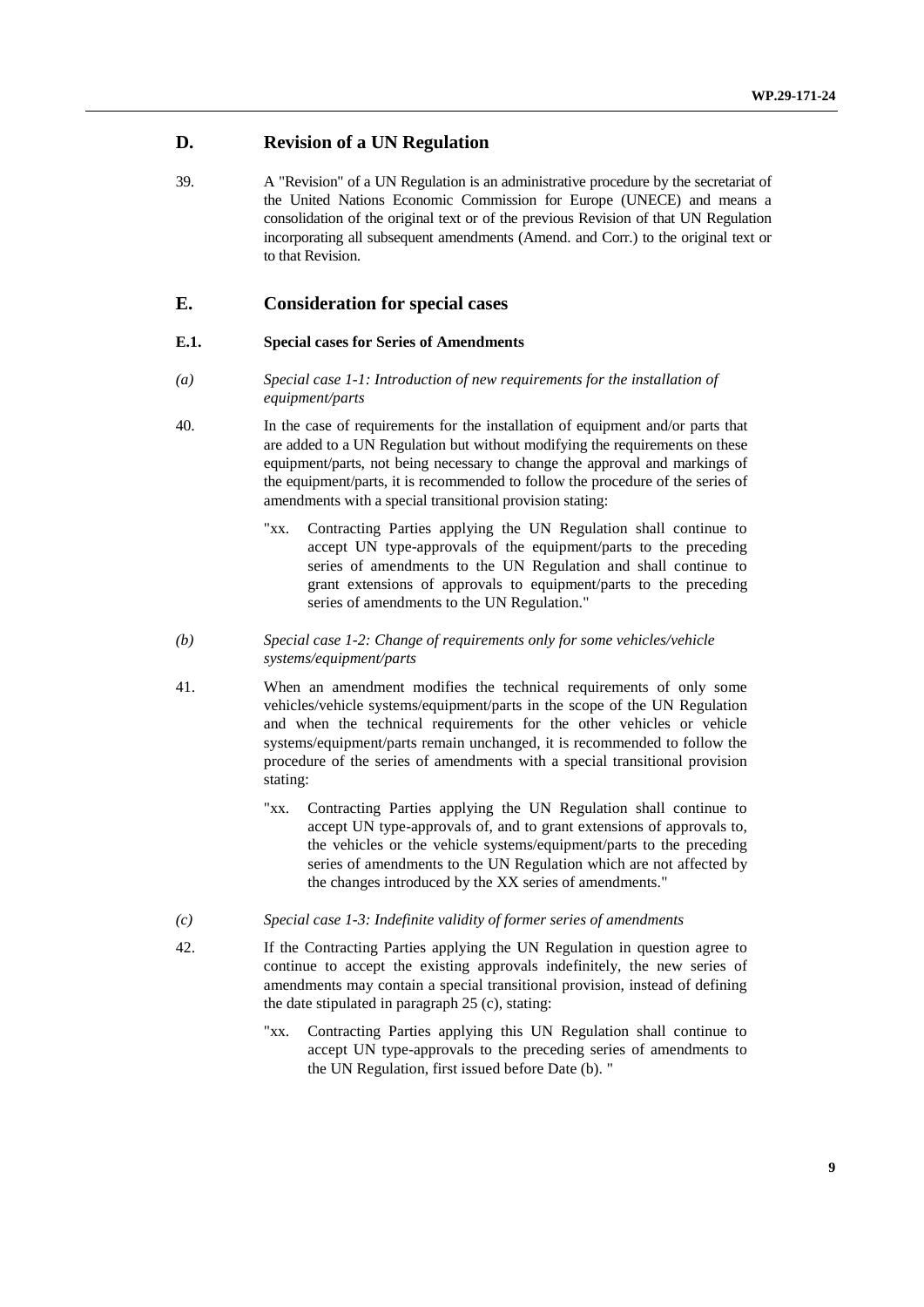#### **E.2. Special cases for Supplements (Special case 2):**

- 43. Even in the case of a Supplement which does not change the technical requirements, type-approvals granted in accordance with that Supplement shall be accepted as from the date of its entry into force. To that effect, Supplements shall contain the following provision:
	- "xx. As from the official date of entry into force of Supplement YY to the XX series of amendments to this UN Regulation, no Contracting Party applying this UN Regulation shall refuse to grant or refuse to accept UN type-approvals according to Supplement YY to the XX series of amendments to this UN Regulation.".
- 44. In case time is needed to accommodate the production to the provisions of the new Supplement, the following transitional provision may be used:
	- "xx. Until … months after the date of entry into force of the Supplement YY to the XX series of amendments to this UN Regulation, Contracting Parties applying this UN Regulation can continue to grant UN type-approvals to the XX series of amendments to this UN Regulation without taking into account the provisions of Supplement YY."

#### **E.3. Miscellaneous**

- 45. When considering amendments to UN Regulations, the subsidiary bodies of WP.29 shall bear in mind:
	- (a) When several amendment proposals to the same version of a UN Regulation are under consideration, these proposals should, wherever possible, be grouped together into the same amendment;
	- (b) Before submitting proposals for amendments to UN Regulations, the experts of the subsidiary bodies are required to study this document carefully and indicate the amendment procedure they want to propose;
	- (c) When submitting proposals for a new series of amendments with transitional provisions, the experts of subsidiary bodies shall propose to delete obsolete transitional provisions for the previous series of amendments, if applicable; and
	- (d) The issue of transitional provisions, especially their appropriateness for series of amendments or for Supplements, shall always be carefully examined to ensure that the principles referred to in paragraphs 3 and 4 above are fully respected.

# **VII. Amendment procedure and transitional provisions for UN** R**egulation No. 0 on International Whole Vehicle Type-Approval (IWVTA)**

46. UN Regulation No. 0 on IWVTA is a special case inasmuch as it does not contain technical requirements of its own but implicitly combines requirements for whole vehicles by referencing to other UN Regulations listed in Annex 4, Part A of UN Regulation No. 0. For this reason, dedicated provisions concerning the amendment of this Regulation as well as its transitional provisions are needed.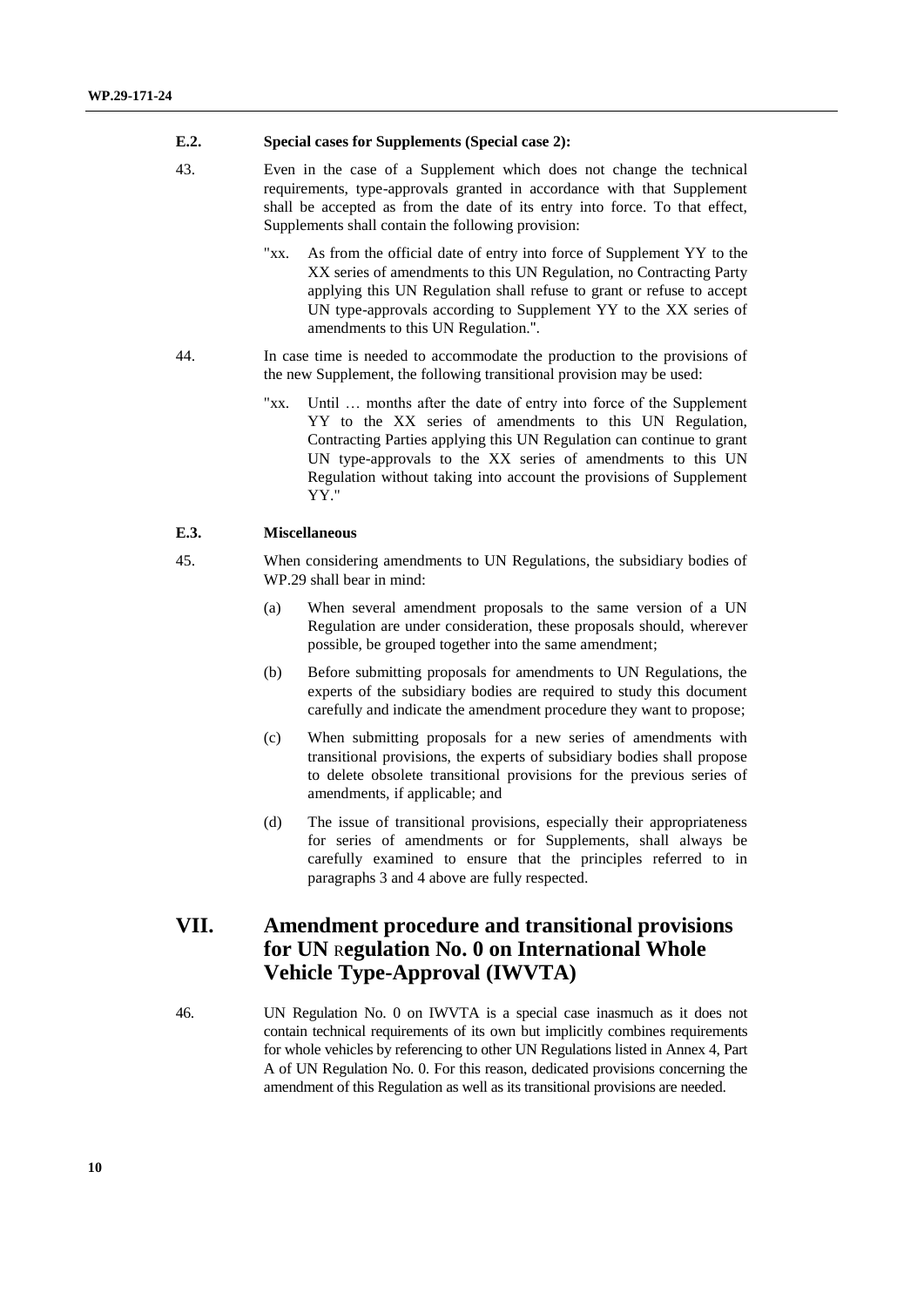- 47. When the list of UN Regulations in Annex 4 of UN Regulation No. 0 is amended to include new series of amendments of already listed UN Regulations and/or additional UN Regulations, this will create a new series of amendments of UN Regulation No. 0.
- 48. UN Regulation No. 0 shall be amended as described in paragraph 47. not more than once per year subject to the following conditions:
	- (a) The proposal for the new series of amendments shall be put to vote for adoption in the last session of WP.29 in any year.
	- (b) The update may include any new series of amendments of UN Regulations already included in Annex 4 of UN Regulation No. 0 for which the Date (b) in the transitional provisions as defined in paragraph  $25.(b)$  above is no later than September  $1<sup>st</sup>$ of the year following the vote. It may also include any UN Regulations which were not included in Annex 4 before. In the process to include a new UN Regulation in UN Regulation No. 0 due consideration should be given to the industry's need for lead time.
- 49. The new series of amendments of UN Regulation No. 0 shall have the following transitional provisions (cf. Figure 1):
	- (a) Date (a) represents the entry into force of the new series of amendments.
	- (b) Date (b) shall, by default, be September  $1<sup>st</sup>$  of the year following the vote for adoption in WP.29 unless exceptional circumstances warrant a different date. In the case additional UN Regulations are included in Annex 4 of UN Regulation No. 0 via the new series of amendments, then for these UN Regulations this same Date (b) specified above applies.
	- (c) In general, no Date (c) shall be specified for UN Regulation No. 0.

However, when the new series of amendments of UN Regulation No. 0 incorporates later versions of UN Regulations which had already been listed in Annex 4 in the previous version, then any Date (c) contained in these later versions of the separate UN Regulations shall be relevant for acceptance of the IWVTA.

Notwithstanding the above, the transitional provisions of UN Regulation No. 0 may include a Date (c) both for the addition of a UN Regulation that was not yet included in Annex 4 of UN Regulation No. 0, or of a later version of a UN Regulation, which had already been listed in Annex 4, as appropriate.

For the acceptance of a universal IWVTA (U-IWVTA) this later Date (c) would supersede Date (c) specified in the transitional provisions of the individual UN Regulation.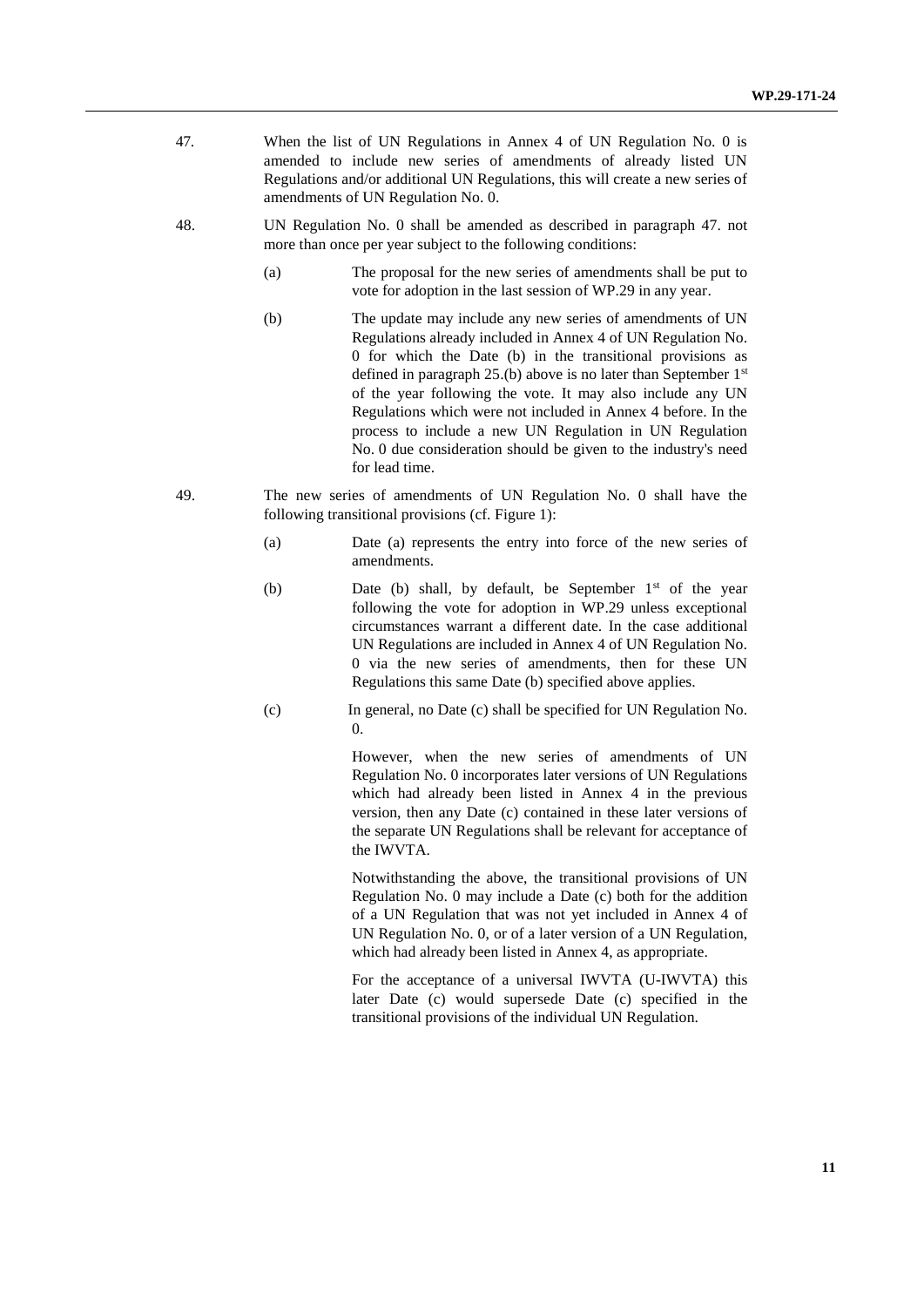# **VIII. Circulation of type-approval documentation, use of the secure internet database and use of a Unique Identifier**

- 50. When drafting a new UN Regulation or an amendment of a UN Regulation, the subsidiary bodies of WP.29 shall bear in mind the general principle that the distribution of type-approval documentation can be performed by using the secure internet database established by UNECE and that, in principle, the approval marking may be replaced by a Unique Identifier, generated by that database application. The subsidiary bodies shall make a reference to Schedule 5 of Revision 3 of the 1958 Agreement and may specify:
	- (a) that the circulation of type-approval documentation has to be performed by using the secure internet database and / or
	- (b) that the approval marking may not be replaced by a Unique Identifier.
- 51. In the absence of such specification, and where the approval documentation is stored on the secure internet database, the approval markings required by UN Regulations may be replaced by the Unique Identifier.
- 52. For consistency throughout the UN Regulations, the following text is suggested to be included in the chapter "Approval" of the UN Regulation;

for case (a) of paragraph 50 above: "Notice of approval or of extension, refusal or withdrawal of approval of a vehicle type pursuant to this UN Regulation shall be communicated by means of a secure internet database in accordance with Schedule 5 of the 1958 Agreement to the Contracting Parties applying this UN Regulation, using the communication form conforming to the model in Annex ...";

for case (b) of paragraph 50 above: "The approval mark prescribed in paragraph …. above may not be replaced by a Unique Identifier (UI) as referred to in Schedule 5 of the 1958 Agreement.".

53. Where the Unique Identifier replaces the approval marking, a template shall be added to the chapter "Arrangement of the type-approval marking", following:

> "type-approval marking using the Unique Identifier referred to in paragraph … of this UN Regulation.".



54. The above Unique Identifier shows that the type concerned has been approved and that the relevant information on that type-approval can be accessed on the UN secure internet database by using 270650 as Unique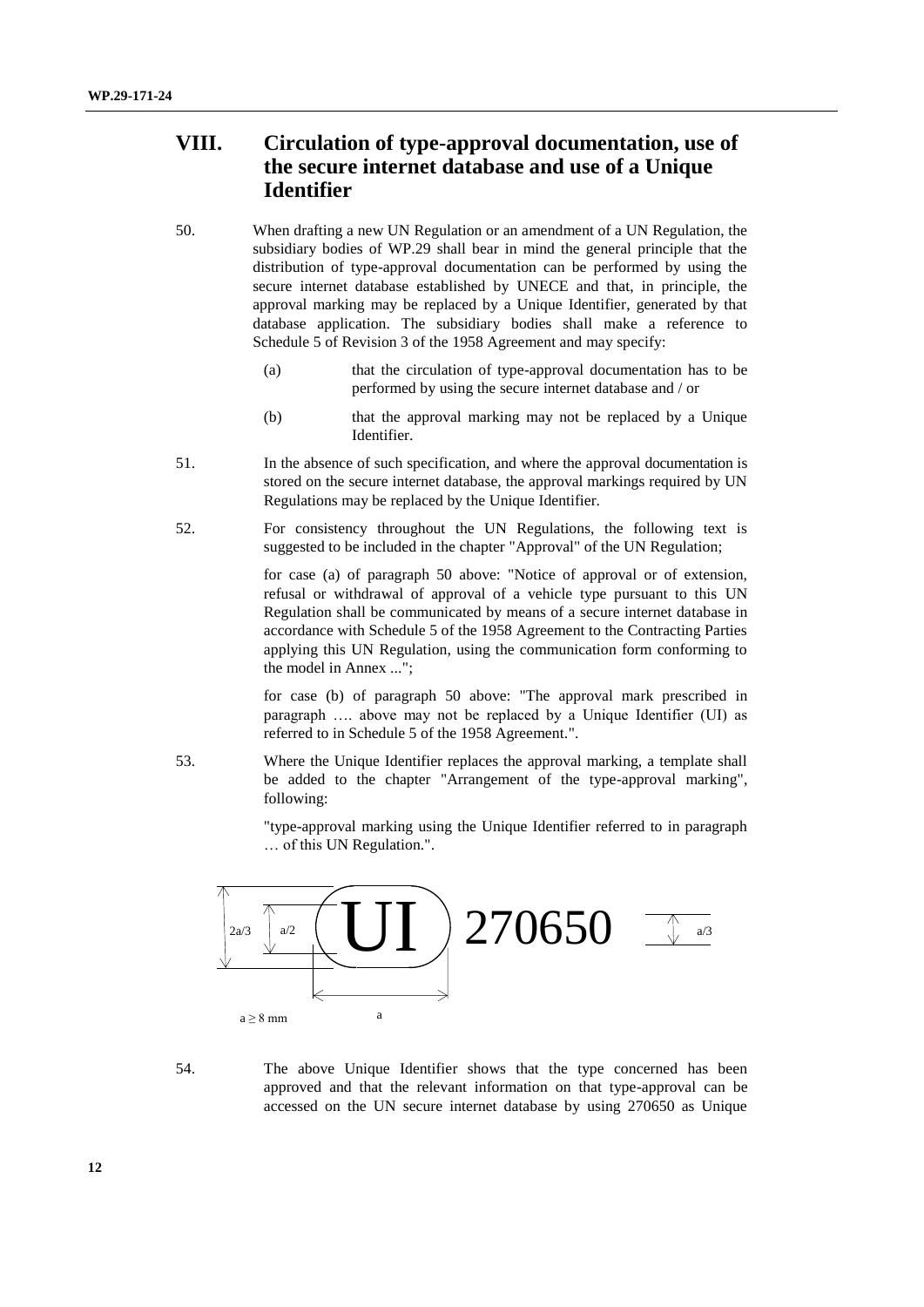Identifier. Any leading zeros in the Unique Identifier may be omitted in the approval marking.

55. Finally, the subsidiary bodies of WP.29 may consider clarifying that, in the case the Unique Identifier replaces the approval mark, all provisions with regard to the legibility, location of the marking on the product, etc., also apply to the Unique Identifier.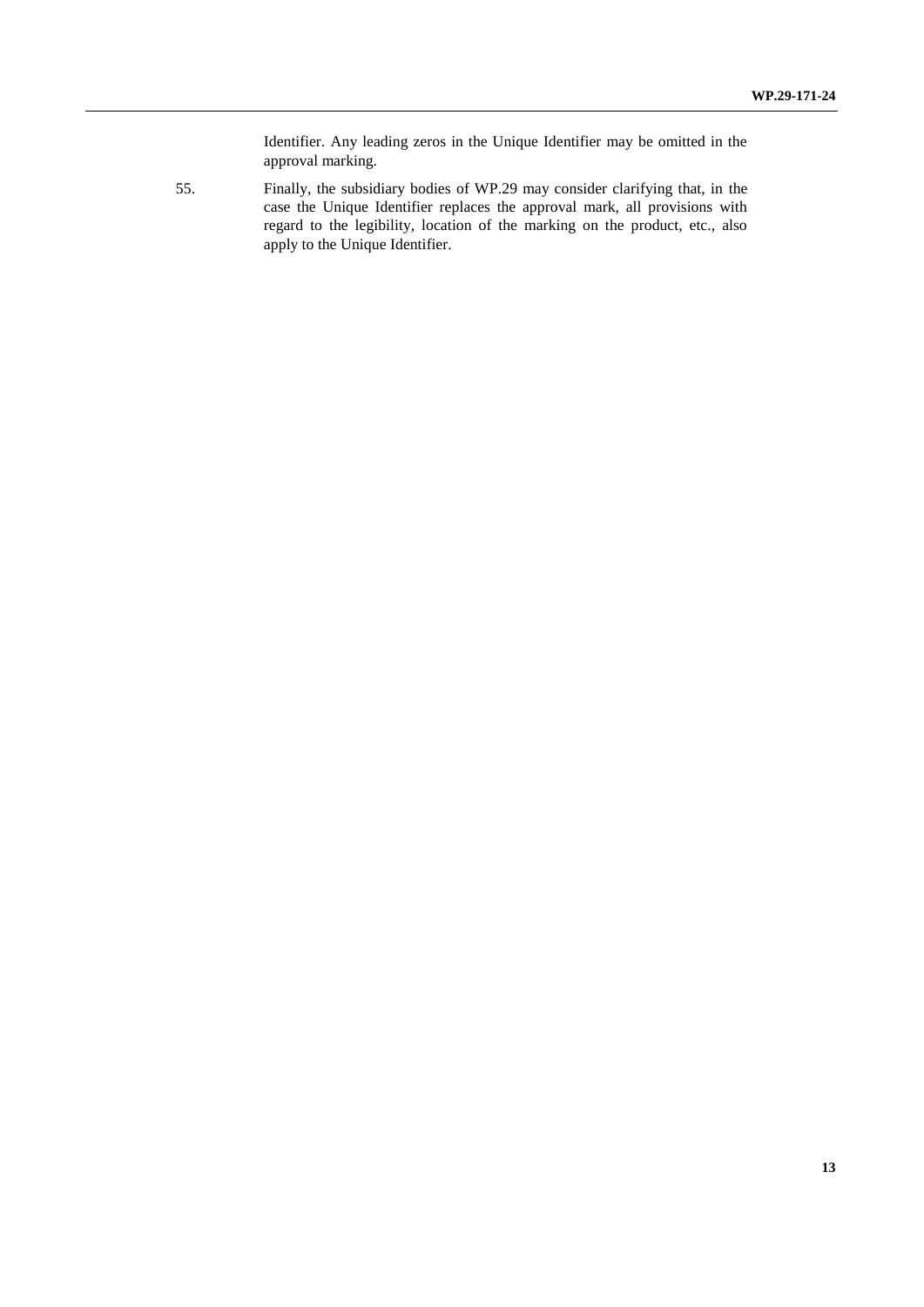### **Annex 1**

### **General guidelines on transitional provisions for series of amendments**

# **I. Situations to be considered**

- 1. Transitional provisions should consider:
	- (a) UN type-approvals;
	- (b) The acceptance of UN type-approvals as equivalent to national/regional type-approvals.
- 2. "UN type-approvals" can relate to:
	- (a) A new UN Regulation;
	- (b) An amended or revised UN Regulation;
	- (c) A previous version of a UN Regulation;

or it can be an approval with extended application.

- 3. The products to which UN type-approval apply can be divided into:
	- V: Vehicles, vehicle systems and the installation of equipment or parts in new vehicles;
	- C: Equipment and parts; and
	- R: Replacement parts for vehicles in use.
- 4. The combination of cases of the above paragraphs 1 and 2 with the products under paragraph 3 of this annex could result in a larger number of transitional provisions. A proper selection of the various clauses has to be made for each individual case.
- 5. The following four sets of general guidelines should be considered as an "aide-mémoire" including the different possibilities for transitional provisions. This does not mean that all of them should be used together and a careful selection should be made to avoid contradictions. In addition, and in spite of their heading, each set should be considered in each case and for each clause, to ensure that the provisions are complete, e.g. paragraph "Replacement parts on vehicles in use", can also apply to the transitional provisions "Equipment and parts".
- 6. The transitional provisions described in Chapter II below may be adapted, if necessary, in exceptional cases provided they remain in line with the requirements of the 1958 Agreement.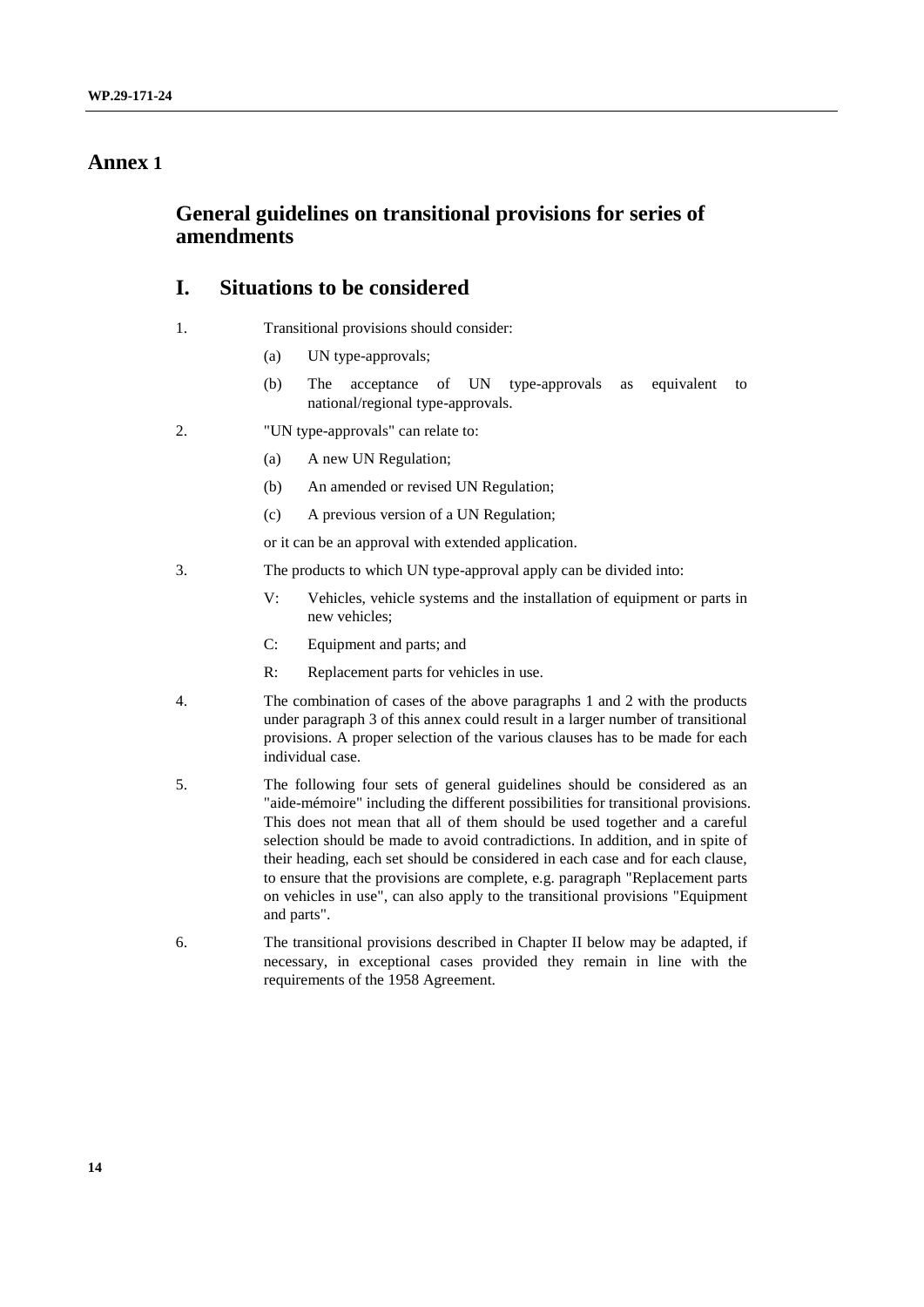# **II. Aide-mémoire**

### **A. Transitional provisions for vehicles, vehicle systems and the installation of equipment and parts in new vehicles**

- V.1. As from the official date of entry into force of the XX series of amendments, no Contracting Party applying this UN Regulation shall refuse to grant or refuse to accept UN type-approvals under this UN Regulation as amended by the XX series of amendments.
- V.2. As from 1 September Date (b), Contracting Parties applying this UN Regulation shall not be obliged to accept UN type-approvals to the preceding series of amendments, first issued after 1 September Date (b).
- V.3. Until 1 September Date (c), Contracting Parties applying this UN Regulation shall accept UN type-approvals to the preceding series of amendments, first issued before 1 September Date (b). 3
- V.4. As from 1 September Date (c), Contracting Parties applying this UN Regulation shall not be obliged to accept type-approvals issued to the preceding series of amendments to this Regulation.<sup>1, 2, 3</sup>
- V.5. Notwithstanding the transitional provisions above, Contracting Parties who shall apply this UN Regulation after the date of entry into force of the most recent series of amendments are not obliged to accept UN type-approvals which were granted in accordance with any of the preceding series of amendments to this UN Regulation / are only obliged to accept UN typeapproval granted in accordance with the XX series of amendments.
- V.6. Notwithstanding paragraph V.4, Contracting Parties applying the UN Regulation shall continue to accept UN type-approvals of the equipment/parts issued according to the preceding series of amendments to the UN Regulation. 1

*(Note: V.6 is for special case 1-1 and comes in addition to V.4 when applicable*)

V.7. Notwithstanding paragraph V.4, Contracting Parties applying the UN Regulation shall continue to accept UN type-approvals issued according to the preceding series of amendments to the UN Regulation, for the vehicles/vehicle systems which are not affected by the changes introduced by the XX series of amendments. 2

> *(Note: V.7 is for special case 1-2 and comes in addition to V.4 when applicable.)*

V.8. Contracting Parties applying this UN Regulation shall continue to accept UN type-approvals issued according to the preceding series of amendments to the UN Regulation first issued before Date (b).<sup>3</sup>

<sup>&</sup>lt;sup>1</sup> Special case 1-1: V.6 can be used in addition to V.4 when requirements for the installation of equipment/parts are added to a UN Regulation but without modifying the requirements of, and the

approval markings for these equipment/parts.<br><sup>2</sup> Special case 1-2: V.7 can be used in add V.7 can be used in addition to V.4 when some vehicle categories/vehicle systems are not affected by the amendment.

<sup>&</sup>lt;sup>3</sup> Special case 1-3: V.8 replaces V.3 and V.4 in the case of indefinite acceptance of existing approvals previously granted according to the former series of amendments.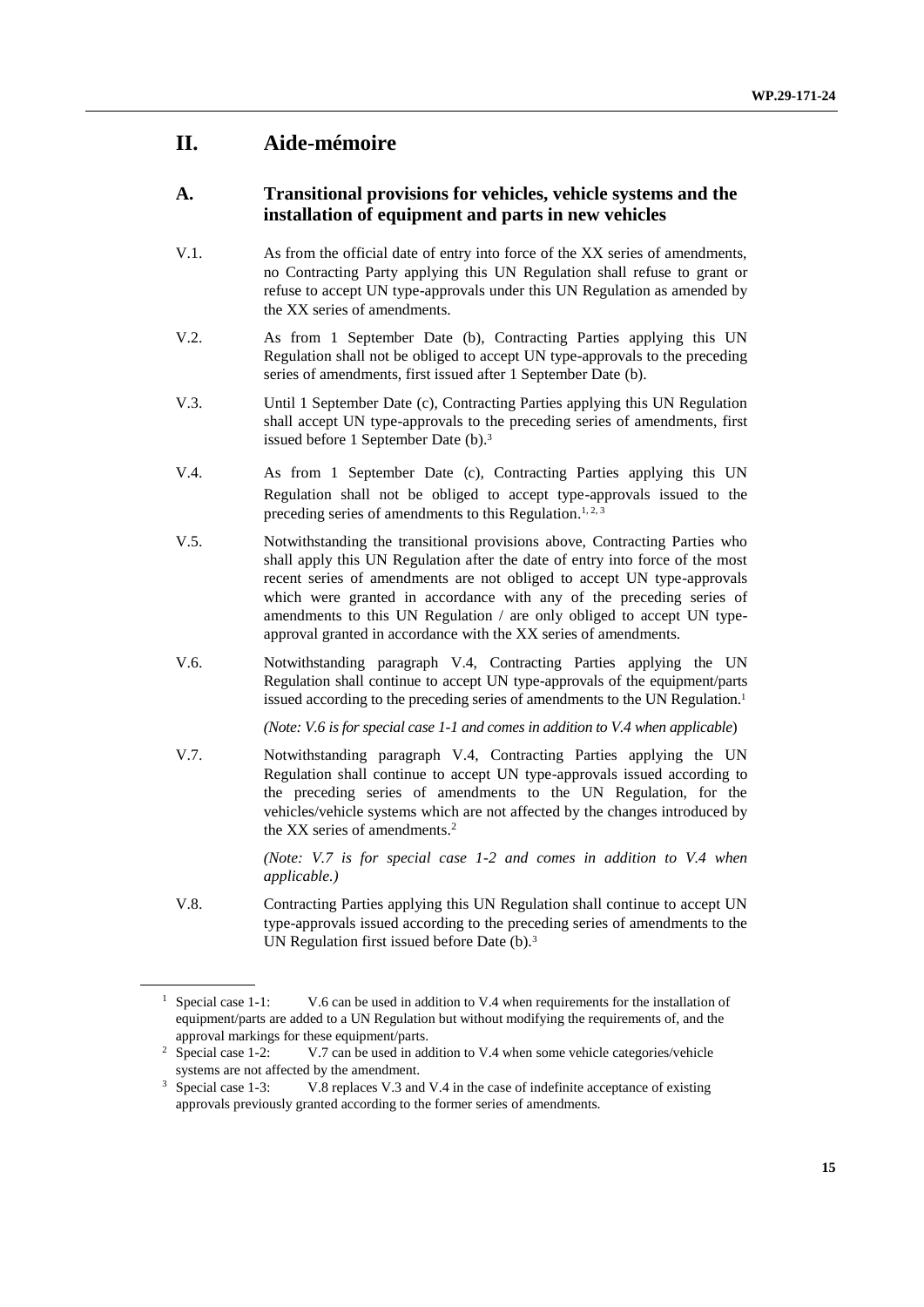*(Note: V.8 is for special case 1-3 and would replace V.4 when applicable.)*

V.9. Contracting Parties applying this UN Regulation shall not refuse to grant UN type-approvals according to any preceding series of amendments to this UN Regulation or extensions thereof.

### **B. Transitional provisions for equipment and parts**

- C.1. As from the official date of entry into force of the XX series of amendments, no Contracting Party applying this UN Regulation shall refuse to grant or refuse to accept UN type-approval under this UN Regulation as amended by the XX series of amendments.
- C.2. As from 1 September Date (b), Contracting Parties applying this UN Regulation shall not be obliged to accept UN type-approvals issued according to the preceding series of amendments, first issued after 1 September Date (b).
- C.3. Until 1 September Date (c), Contracting Parties applying this UN Regulation shall accept UN type-approvals issued according to the preceding series of amendments, first issued before 1 September Date (b). 4
- C.4. As from 1 September Date (c), Contracting Parties applying this UN Regulation shall not be obliged to accept type-approvals issued to the preceding series of amendments to this UN Regulation**<sup>4</sup>**(unless the equipment or part is intended as a replacement for fitting on vehicles in use and that it would not be technically feasible for the equipment or part in question to satisfy the new requirements contained in this UN Regulation as amended by the XX series of amendments). 4, 5
- C.5. Notwithstanding paragraph C.4, Contracting Parties applying this UN Regulation shall continue to grant and accept UN type-approvals for devices (equipment and parts) on the basis of any previous series of amendments, provided that the devices (equipment and parts) are intended as replacements for fitting to vehicles in use and that it is not technically feasible for the devices (equipment and parts) in question to satisfy the new requirements contained in this UN Regulation as amended by the XX series of amendments.
- C.6. Notwithstanding the transitional provisions above, Contracting Parties whose application of this UN Regulation comes into force after the date of entry into force of the most recent series of amendments are not obliged to accept UN type-approvals which were granted in accordance with any of the preceding series of amendments to this UN Regulation / are only obliged to accept UN type-approval granted in accordance with the XX series of amendments.
- C.7. Notwithstanding paragraph C.4, Contracting Parties applying the UN Regulation shall continue to accept UN type-approvals of the equipment or

<sup>4</sup> Special case 1-3: C.8 replaces C.3 and C.4 in the case of indefinite acceptance of existing approvals previously granted to the former series of amendments.

<sup>5</sup> Special case 1-2: C.7 can be used in addition to C.4 when some equipment or parts are not affected by the amendment. It is recommended to clearly specify here the components or parts which are not affected by the amendment (e.g. safety-belts for M<sup>1</sup> category of vehicles).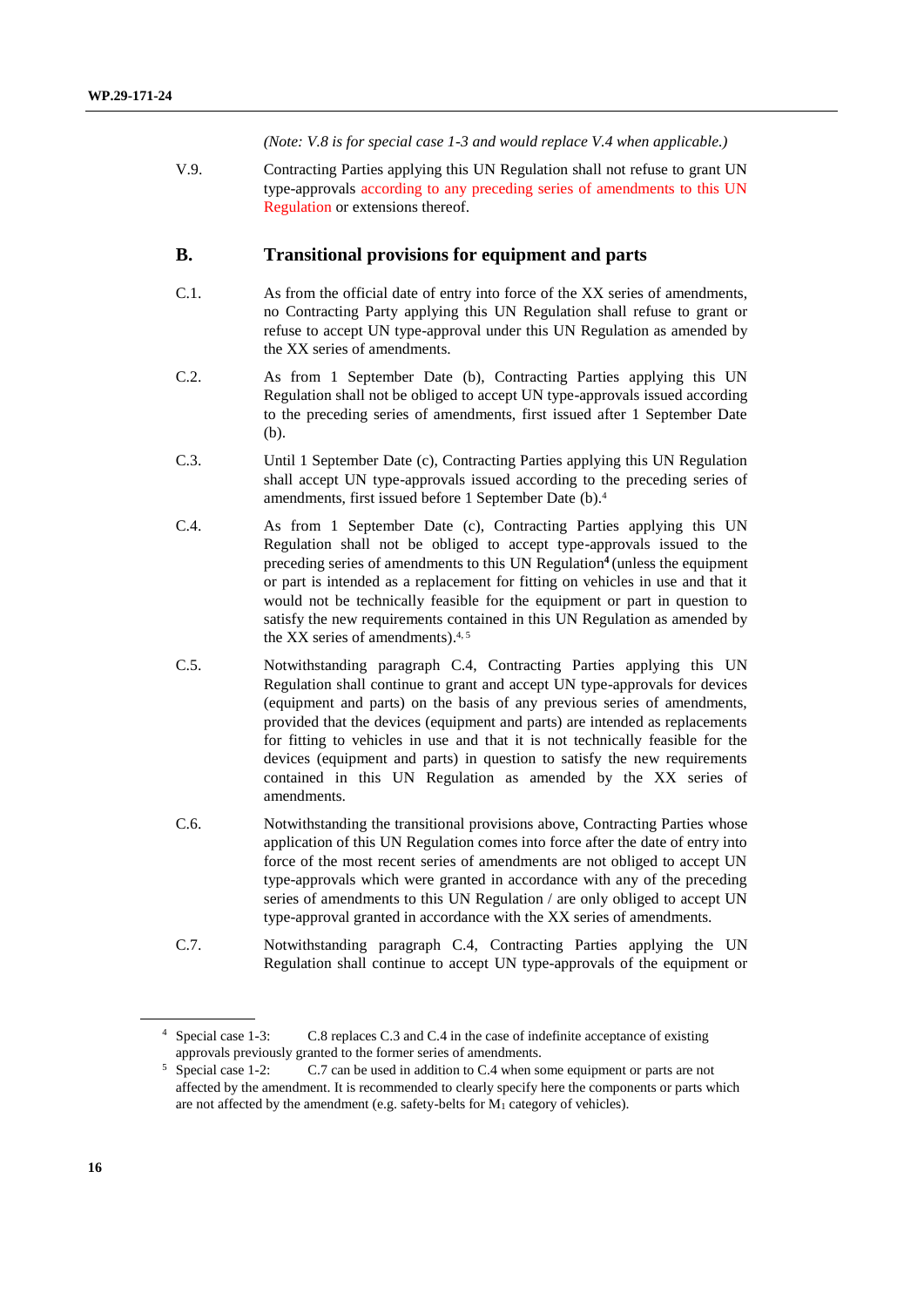parts issued according to the preceding series of amendments to the UN Regulation which are not affected by the XX series of amendments.<sup>5</sup>

*(Note: C.7 is for special case 1-2. and comes in addition to C.4 when applicable)*

C.8. Contracting Parties applying the UN Regulation shall continue to accept UN type-approvals to the preceding series of amendments to the UN Regulation, first issued before Date (b). 4

> *(Note: C.8 is for special case 1-3. and would replace C.3 and C.4 when applicable.)*

C.9. Contracting Parties applying this UN Regulation shall not refuse to grant UN type-approvals according to any preceding series of amendments to this UN Regulation or extensions thereof.

### **C. Transitional provisions for replacement parts for vehicles in use**

- R.1. As from the official date of entry into force of the XX series of amendments, no Contracting Party applying this UN Regulation shall refuse to grant or refuse to accept UN type-approvals under this UN Regulation as amended by the XX series of amendments.
- R.2. Contracting Parties applying this UN Regulation shall continue to grant UN type-approvals to those types of equipment or part which comply with the requirements of this UN Regulation as amended by any previous series of amendments provided that the equipment or part is intended as a replacement for fitting on vehicles in use and that it would not be technically feasible to fit an equipment or part which satisfies the requirements contained in this UN Regulation as amended by the XX series of amendments.
- R.3. As from the date of entry into force of the XX series of amendments, no Contracting Party applying this UN Regulation shall prohibit fitting or use on a vehicle in use of an equipment or part approved under this UN Regulation as amended by the XX series of amendments.
- R.4. Contracting Parties applying this UN Regulation shall continue to allow fitting or use on a vehicle in use of an equipment or part approved to this UN Regulation as amended by the preceding series of amendments during the ... months period which follows the date of entry into force of the XX series of amendments. 6
- R.5. Contracting Parties applying this UN Regulation shall continue to allow fitting or use on a vehicle in use of an equipment or part approved to this UN Regulation as amended by any previous series of amendments provided that the equipment or part is intended as a replacement and that it would not be technically feasible for the equipment or part in question to satisfy the new requirements contained in this UN Regulation as amended by the XX series of amendments. **6**

*(Note: R.5 is for Special case 1-3 and replaces R.4 when applicable.)*

<sup>6</sup> Special case 1-3: R.5 replaces R.4 in the case of indefinite acceptance of former series of amendments for replacement parts for vehicles in use.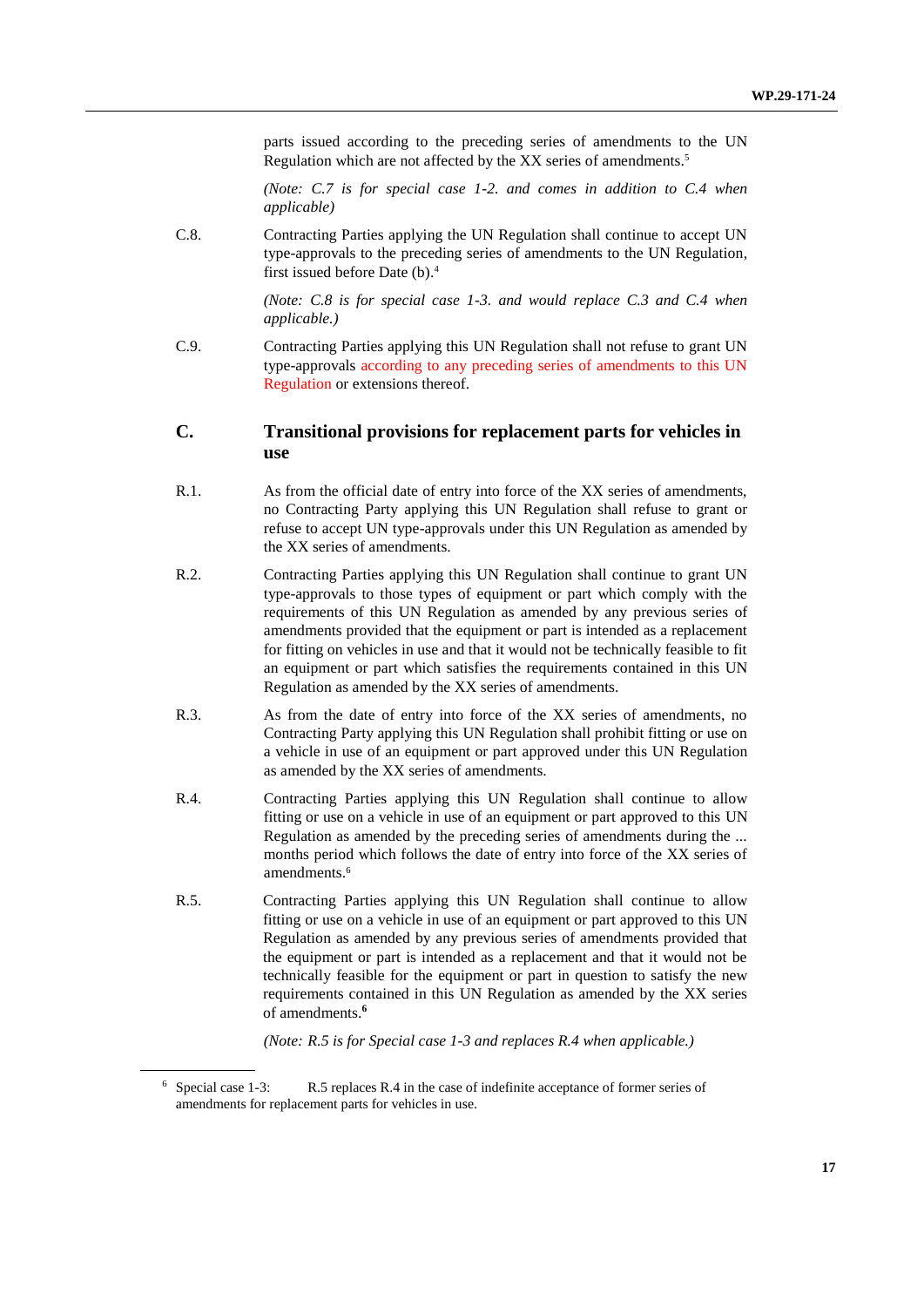# **Annex 2**

# **Example of wording for the scope of UN Regulations**

| "1.    | Scope                                                                                                                   |
|--------|-------------------------------------------------------------------------------------------------------------------------|
| 1.1.   | This UN Regulation applies to the type-approval of vehicles of categories $M_2$<br>or $M_3$ <sup>7</sup> with regard to |
| 1.2.   | This UN Regulation does not apply (UN approvals to this UN Regulation may<br>not be granted) to the following vehicles: |
| 1.2.1. | Vehicles designed for the secure transport of persons, for example prisoners;                                           |
| 1.2.2. | Vehicles specially designed for the carriage of injured or sick persons<br>(ambulances):                                |
| 1.2.3. | Off-road vehicles.                                                                                                      |
|        | .                                                                                                                       |

<sup>7</sup> As defined in the Consolidated Resolution on the Construction of Vehicles (R.E.3.), document ECE/TRANS/WP.29/78/Rev.4, para. 2.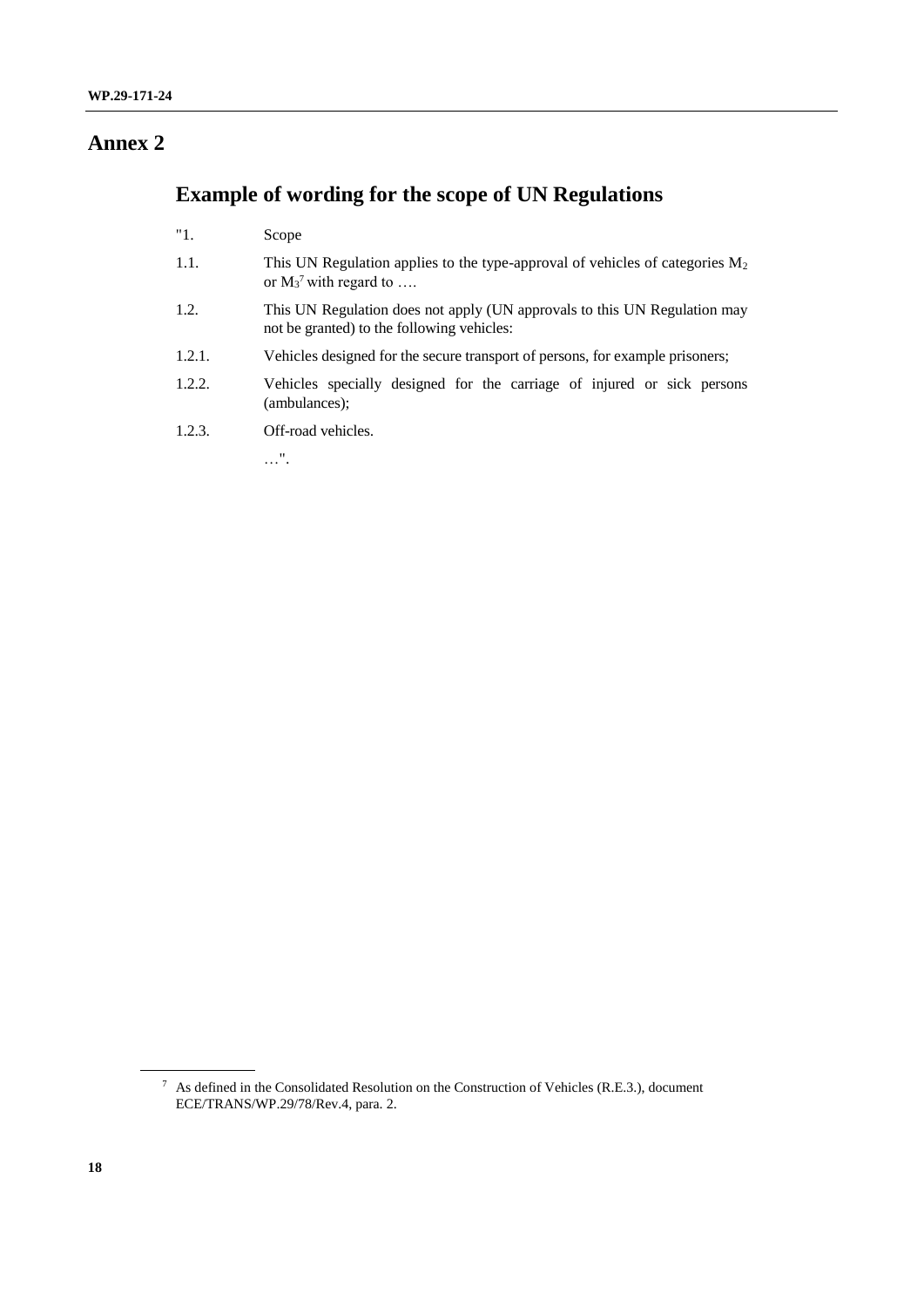### **Annex 3**

### **Administrative guidelines on amendments to UN Regulations**

The UN Regulations annexed to the 1958 Agreement may be amended according to the provisions of Article 12 of the 1958 Agreement. Such amendments may be of technical and/or administrative nature.

### **A. Administrative amendments**

1. Depending on the extent of the amendment to a UN Regulation, the Secretariat may decide to prepare such a document either as a revision (a consolidated document including the necessary amendments and corrections – voted by the Administrative Committee of the 1958 Agreement (WP.29/AC.1) - to provide for a consistent document), an amendment (in the case of Supplements to the UN Regulation), or as a corrigendum (corrections) to the UN Regulation. In this respect, the document shall bear the official symbol E/ECE/324/Add.XX/… or E/ECE/TRANS/505/Add.XX/… with the following extension:

- (a) .../Amend. $X =$  An Amendment issued as a Supplement to the text of the UN Regulation in force or a new series of amendments to the UN Regulation comprising the change of the approval marks.
- (b) .../Rev.X = A Revision of the text comprising all previous text(s) of the UN Regulation in force (as a consolidated text).
- (c) .../Corr.X = A Corrigendum consists of editorial corrections of errors in the issued texts. Corrections are deemed to have been made ab initio.

2. The only legally binding texts of UN Regulations, their supplements or corrigenda are those authentic texts that have been approved by WP.29/AC.1 and that are referred to in the Depositary Notifications. These texts bear the symbol ECE/TRANS/WP.29/… . Therefore, official documents bearing the official symbol E/ECE/324/Add.XX/… or  $E/ECE/TRANS/505/Add.XX/...$  shall include a disclaimer with a reference to the authentic texts to read as follows:

"This document is meant purely as documentation tool. The authentic and legal binding texts are ECE/TRANS/WP.29/…".

3. Corrigenda aim at correcting, without modifying the meaning or substance of the text of the treaty and the UN Regulations annexed to, as follows:

- (a) physical errors on typing, printing, spelling ... ,
- (b) lack of conformity of the treaty with the official records, and/or
- (c) lack of concordance between the texts of the different authentic languages.